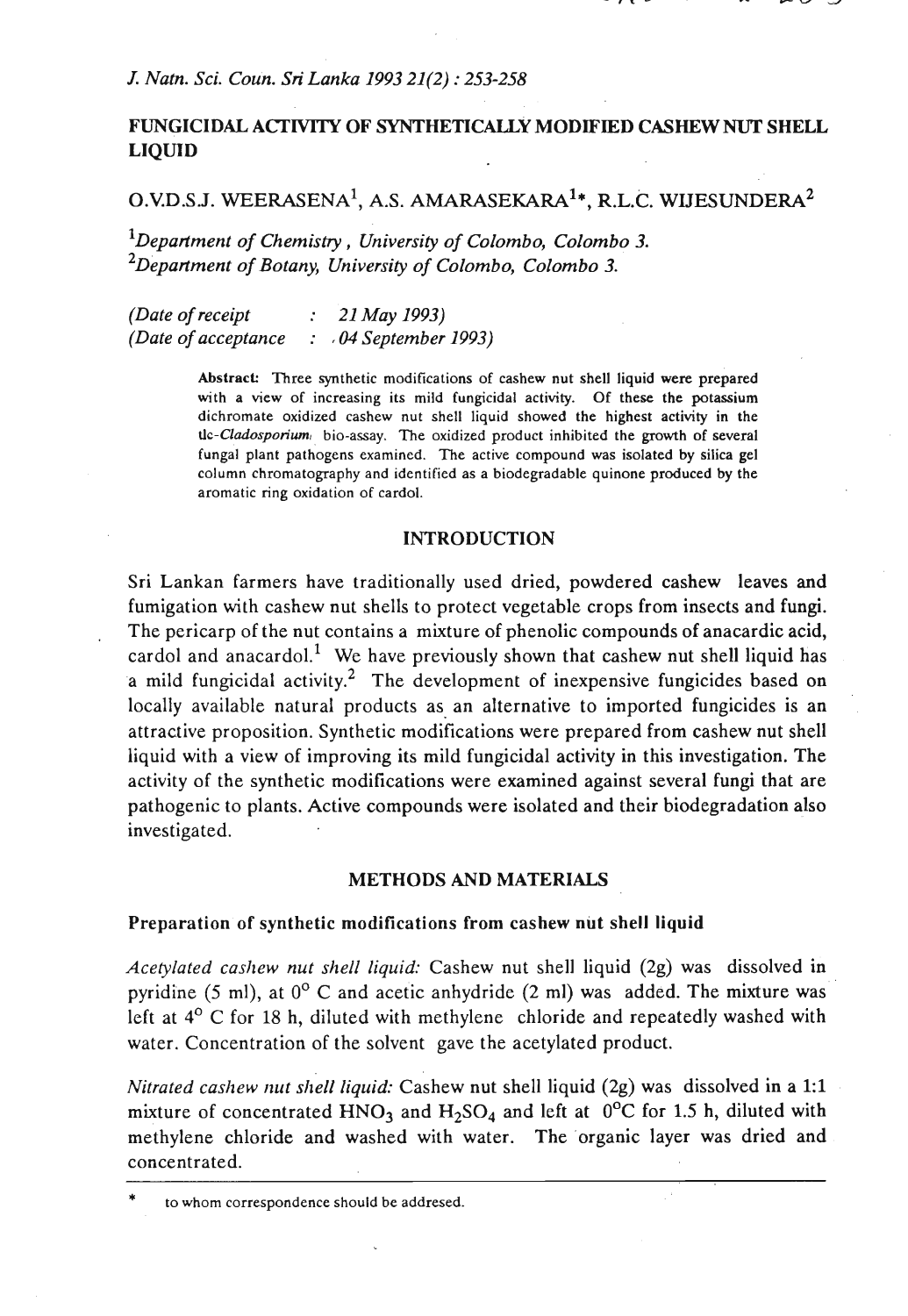Potassium dichromate oxidation of cashew nut shell liquid: Cashew nut shell liquid  $(2.5 \text{ g})$  was dissolved in 10% aqueous sulphuric acid  $(100 \text{ ml})$ , and potassium dichromate (2.5 g) was added and the mixture was stirred at  $29^{\circ}$  C for 24 h. Thereafter, the resulting solution was repeatedly extracted with methylene chloride and the combined organic layer was washed with aqueous sodium carbonate and then with water, dried and concentrated to give the oxidized cashew nut shell liquid.

Cladosporium tic - bioassay: Test solutions were spotted on tlc plates (Merck, tlc grade silica coated on 20x20 cm glass plates) and the plates were developed in methylene chloride in solvent tanks equilibrated with the eluent. After air drying the plates at ambient temperature for 24 h, the plates were sprayed with a conidia suspension of *Cladosporium cladosporioides* and incubated as described by  $Smith<sup>3</sup>$ . The solvent only was used to spot the tlc plates in controls. The percentage inhibition was calculated as follows:

Growth in control - Growth in test **x** 100 Percentage Inhibition  $=$ Growth in control

Organisms: The following fungi, Rhizoctonia solani, Poria hypolateritia, Corynespora cassiicola, Colletotrichum gloeosporioides, Sarocladium oryzae, Fusarium sp. and Curvularia sp. were used as the test fungi. All fungi were maintained on potato dextrose agar (PDA) at 30<sup>o</sup> C.

Agar plate assay: Fifteen ml portions of sterile molten PDA were cooled to  $45^{\circ}$  C and were mixed with volumes of test solution  $(20 \text{ mg/ml of test compound in})$ acetone) so that the final concentration of test compounds were  $0.01\%, 0.02\%$ ,  $0.05\%$  by weight, and then poured into sterile petri dishes. The medium incorporated with the compounds was inoculated with the test fungi. The inoculum, which consisted of a  $0.5 \text{ cm}^2$  agar square obtained from the periphery of a 7-day old fungal culture growing on PDA at room temperature, was placed at the centre of the medium. In the control experiments the medium was prepared using only the corresponding volume of acetone. All plates were incubated at room temperature and growth was measured as described in Senaratna et  $al<sup>4</sup>$ . The experiment was carried out in triplicate.

The percentage inhibition was calculated as follows,

growth area in reference-growth area in sample **x** 100

Percentage inhibition =

growth area in reference

**Isolation of active compound:** Crude cashew nut shell liquid  $(1.2 \text{ g})$  was chromatographed on silica gel (35 g) eluting with methylene chloride : methanol mixtures of increasing polarity. Fractions were collected and subjected to the Cladosporium bioassay. Active fractions were combined and the solvent was removed **in** vacuo.to obtain the pure active compound.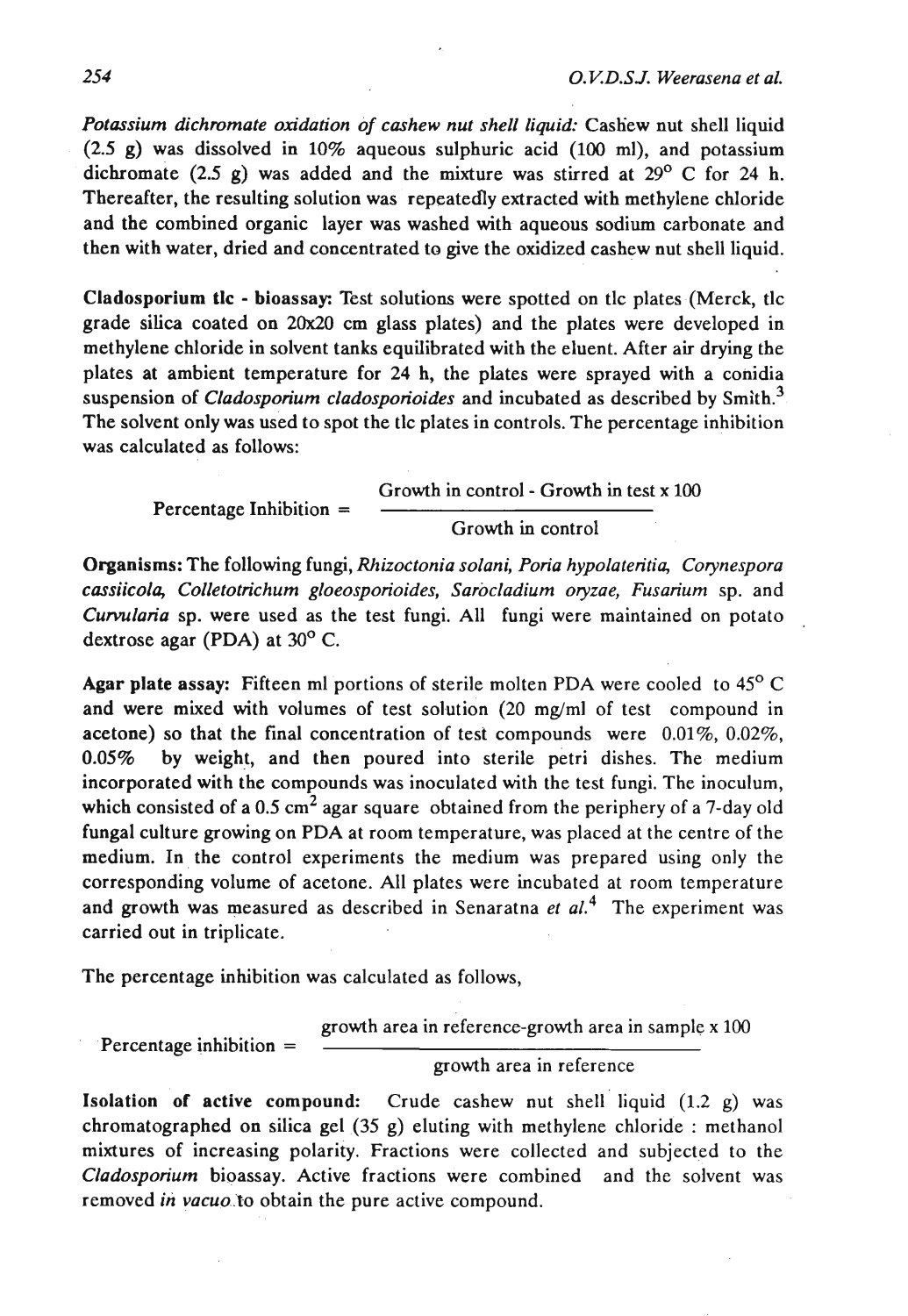Degradation of the active compound: Fifteen ml of potato dextrose liquid medium was introduced into 100 ml Erlenmyer flasks and each flask was inoculated with a 0.5 cm<sup>2</sup> agar square of *Colletotrichum gloeosponioides* obtained from the periphery of a 7-day old culture on **PDA** at room temperature. To each liquid culture medium 20 mg of the test compound in 2 ml of acetone was added immediately after inoculation. The cultures were incubated at room temperature and harvested 5,7,9,11,13 days after inoculation by filtering through a Whatman no 1 filter paper. In the control experiments, the test compound was incorporated into liquid medium not inoculated with the fungus. The pH of the culture filtrate was also monitored.

The absorbance of the culture filtrates were measured at 274 nm. Biodegradation was estimated by calculating the percentage decrease in absorbance at 274 nm assuming that the degradation product has no significant absorbance. The percentage decrease in absorbance at 274 nm was calculated as follows:

|                            | Initial absorbance - Absorbance after harvest x 100 |  |
|----------------------------|-----------------------------------------------------|--|
| Percentage decrease in $=$ |                                                     |  |
| absorbance                 | Initial absorbance                                  |  |

Spectroscopic Analysis : NMR was recorded in CDCl<sub>3</sub> solution, using a Bruker **AM** 300 spectrometer operating at 300 **MHz.** Mass spectrum was recorded using a Varian MAT CH 7 mass spectrometer in the EI mode. **IR** spectrum was recorded in **CHC13** solution using a Perkin-Elmer 1420 instrument. UV absorbance was measured in 1 cm cells using a Varian **DMS** 90 UV-visible spectrometer.

#### **RESULTS** .

### Anti-fungal activity of the synthetic modifications

Of the three synthetic modifications examined by the *Cladosporium* bio-assay, only the dichromate oxidation product showed a significantly higher anti-fungal activity (Table 1). Wo growth inhibitory zones, one major and one minor were clearly visible on the tlc plates.

#### Inhibition of the fungal growth

The potassium dichromate oxidation product inhibited the growth of the test fungi (Table 2). It was most effective against R. *solani,* C. *gloeosponoides, C. cassiicola* and *Cuwulana* sp. The effect was low on **I?** *hypolateritia.* The.inhibitory activity increased with the increase in concentration of the active compound and the increase was significant with R. *solani, C. gloeosponoides, S. oryzae* and *Fusarium* sp.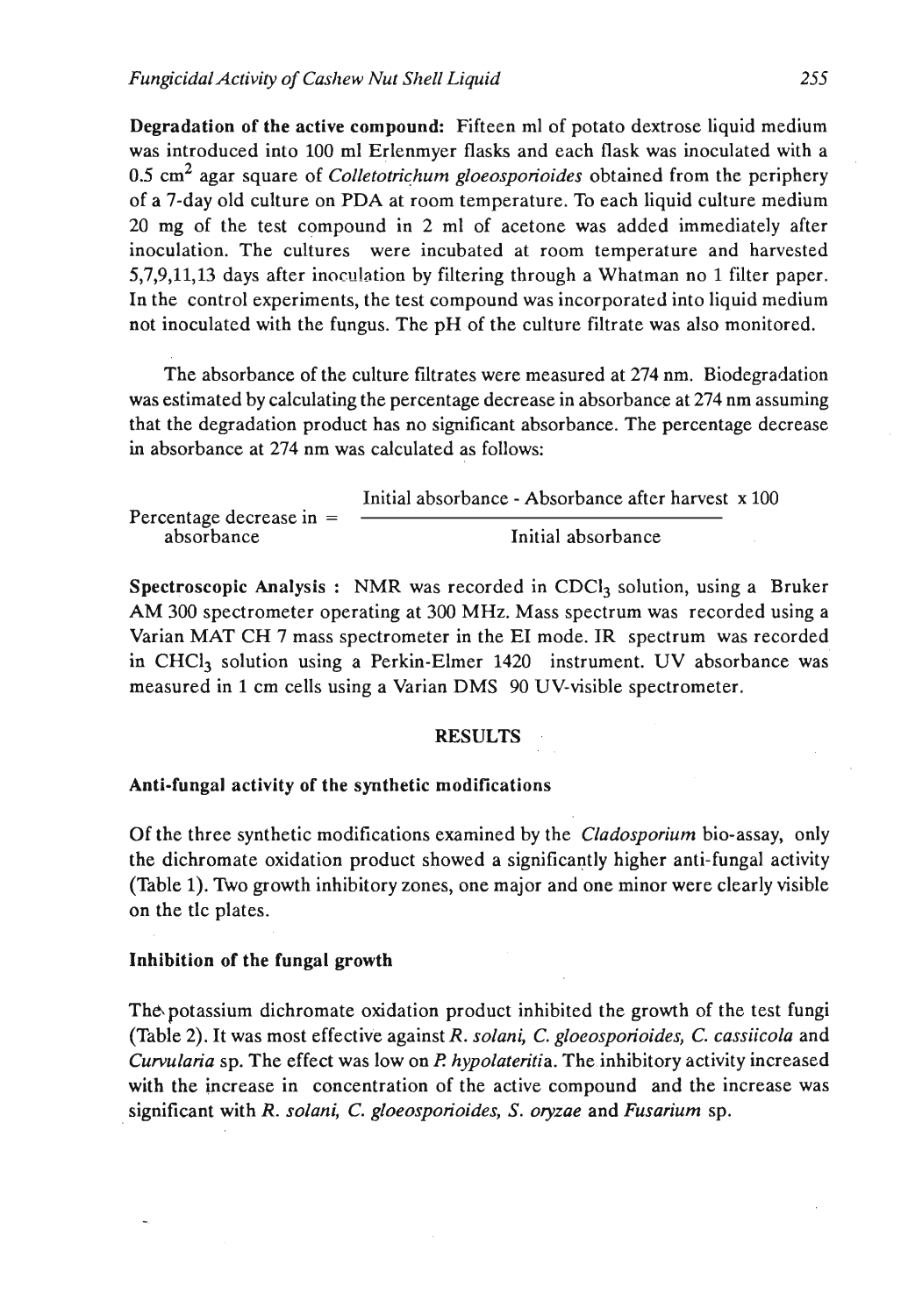| Compound                                                 | Percentage inhibition |
|----------------------------------------------------------|-----------------------|
| Cashew nut shell liquid                                  | $6 \pm 2$ a           |
| Acetylated cashew nut shell liquid                       | $4 \pm 1$ a           |
| Nitrated cashew nut shell liquid                         | $9 \pm 2$ a           |
| Potassium dichromate oxidized<br>cashew nut shell liquid | $36 \pm 3$ h          |

Table 1: Inhibition of *Cladosporium* by cashew nut shell liquid and derivatives at  $0.05%$ .

\* Average of three replicates  $\pm$  standard error of the mean.

**Means in a column followed by the same letter are not significantly different at P=0.05 (Duncan's multiple range test).** 

## Isolation of the active compound

When the active fractions from the Cladosporium bio-assay were combined and solvent removed in vacuo, 0.367 g of the pure active compound was isolated after column chromatography. The active compound was identified as the quinone resulting from the oxidation of cardol.

The following spectral data were obtained for this compound,

UV (MeOH) 274 nm ( = 12,400), 225 nm ( =4,100). IR (CHCl<sub>3</sub>) 1643, 1605 cm<sup>-1</sup>. <sup>1</sup>H NMR (CDCl<sub>3</sub>) 10.20 (1H brs, exchangeble with D<sub>2</sub>O) 7.37.  $(1H,s)$ , 6.82 $(1H,s)$ , 5.10-5.45 $(4H,m)$ , 2.75-3.0 $(8H,m)$ , 1.2-2.0 $(15H,m)$ . MS m/e 330, 329, 207, 123. Analysis observed: C 76.66%, H 9.24%. Calculated for  $C_{21}H_{30}O_3$ : C 76.31%, H 9.16%.

Based on the above data, the following quinone structure was proposed for the active compound.

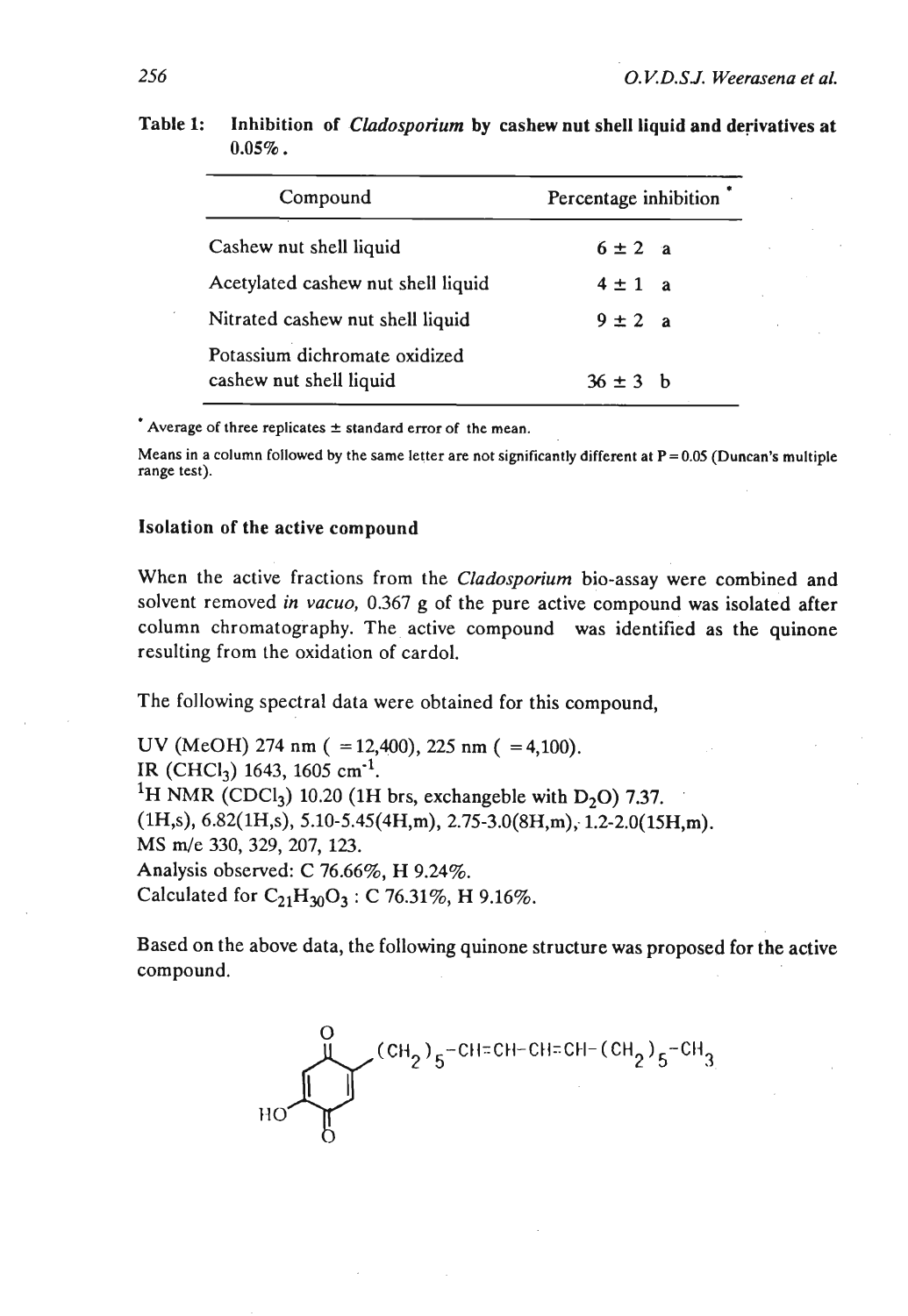|                                | Percentage inhibition of growth |              |              |
|--------------------------------|---------------------------------|--------------|--------------|
| Concentration of test compound | 0.01%                           | $0.02\%$     | $0.05\%$     |
| <b>Fungus</b>                  |                                 |              |              |
| Rhizoctonia solani             | $57 \pm 5$ a                    | $83 \pm 4$ b | $86 \pm 5$ b |
| Poria hypolateritia            | $12 \pm 3$ c                    | $14 \pm 2$ c | $15 \pm 3$ c |
| Corynespora cassiicola         | $42 \pm 3$ d                    | $46 \pm 2$ d | $48 \pm 4$ d |
| Colletotrichum gloeosprioides  | $61 \pm 1$ e                    | $78 \pm 4$ f | $82 \pm 2$ f |
| Sarocladium oryzae             | $10 \pm 2$<br>$\mathbf{g}$      | $27 \pm 1$ h | $31 \pm 3$ h |
| Fusarium sp.                   | $29 \pm 3$                      | $45 \pm 4$ k | $49 \pm 2$ k |
| Curvularia sp.                 | $48 \pm 5$                      | $57 \pm 5$ 1 | $61 \pm 2$ 1 |

| Table 2: |                   | Inhibition of fungal growth by the potassium dichromate oxidized cashew |
|----------|-------------------|-------------------------------------------------------------------------|
|          | nut shell liquid. |                                                                         |

'Average of three replicates **A** standard error of the mean. Values in a row followed by the same letter are not significantly different at **P=0.05** (Duncan's multiple range test).

## Degradation of the active compound

The results show that the absorbance at **274nm** decreased when incubated with the fungus *C. gloeosporioides* (Table *3).* The decrease in absorbance at 274 nm indicate the degradation of the active compound cardol quinone. In the control experiment, without the fungus a decrease in absorbance was not observed.

| Table 3: | The percentage decrease in absorbance at 274nm in the culture filtrates of |
|----------|----------------------------------------------------------------------------|
|          | Colletotrichum gloeosprioides.                                             |
|          |                                                                            |

| Days after<br>inocultion | Percentage decrease<br>in absorbance | pH of culture<br>test | Filtrate<br>control |
|--------------------------|--------------------------------------|-----------------------|---------------------|
|                          | $21 \pm 1$ a                         | 6.7                   | 7.4                 |
| 7                        | $24 \pm 2$ a                         | 7.7                   | 7.5                 |
| 9                        | $24 \pm 1$ a                         | 8.2                   | 7.5                 |
| 11                       | $27 \pm 2$ a                         | 8.1                   | 7.4                 |
| 13                       | $28 \pm 2$ ab                        | 8.1                   | 7.2                 |
| 15                       | $34 \pm 1$ b                         | 8.1                   | 7.1                 |

Average of three replicates  $\pm$  standard error of the mean.

Means in a column followed by the same letter are not significantly different at  $P = 0.05$  (Duncan's multiple range test).